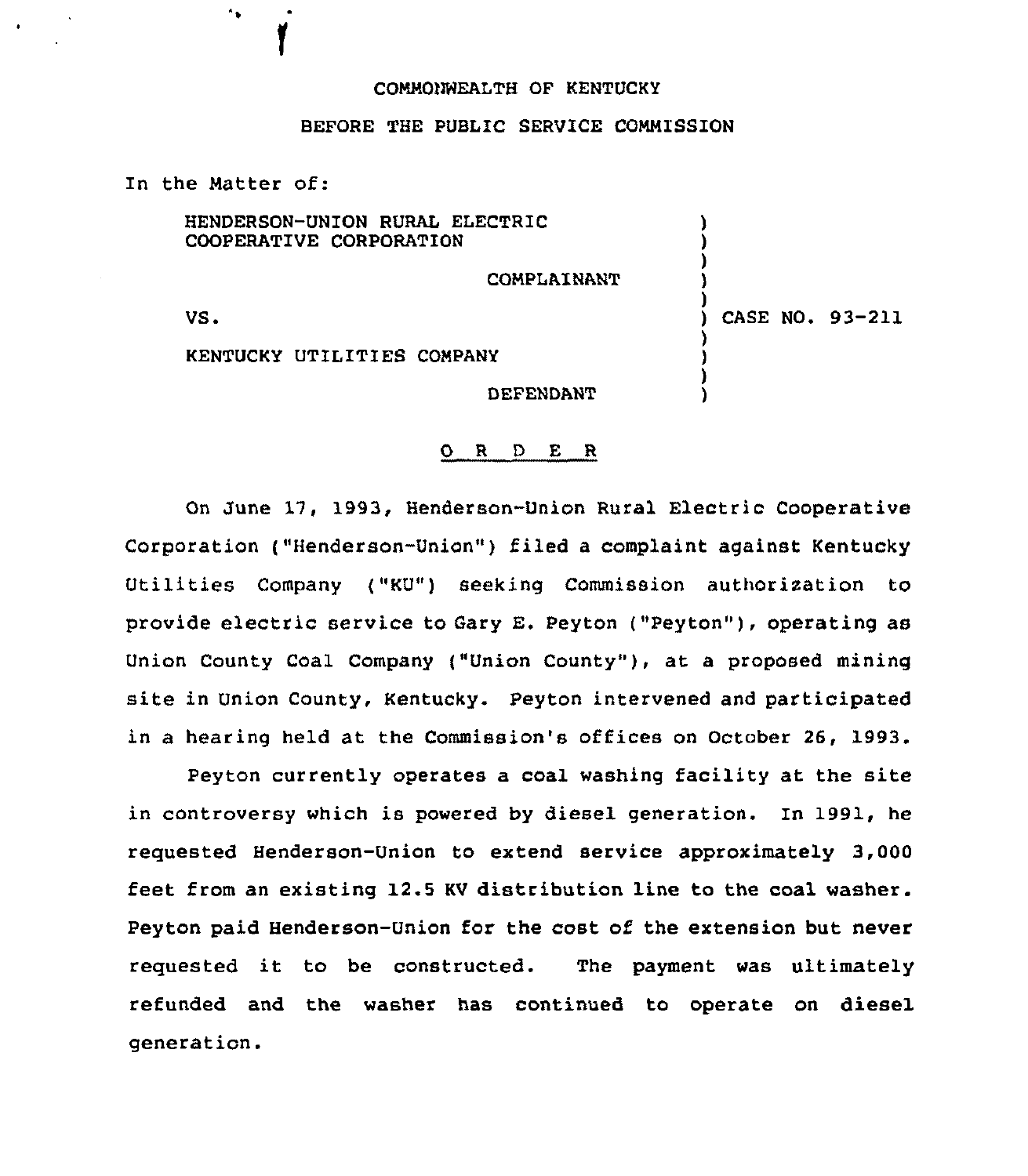Union Coal is in the process of developing an underground mine located adjacent to the coal washer. The mine consists of two adjacent blocks of coal. The first block (approximately two million tons) is located entirely within Henderson-Union's territory; the second block is within both territories. The mine opening will be located within Henderson-Union's territory and, since Union Coal intends to start by mining all the reserves in the first block, all the mining equipment will initially be in Henderson-Union's territory.

Henderson-Union maintains that it has the exclusive right to serve this load because the first block of coal, which will take at least three years to mine, is within its certified territory and, thus, the new electric consuming facility will be within its territory. To serve the proposed load of two continuous miners and the wash plant, Henderson-Union's wholesale power supplier, Big Rivers Electric Corporation ("Big Rivers" ), will have to construct approximately 5.5 miles of 69 KV transmission line at a cost in excess of \$500,000.

To mitigate this construction cost, Peyton purchased a used substation, poles, and electric wire; acquired 2.5 miles of rightsof-way; and constructed his own transmission line to tap into an existing KU 69 KV transmission line.

 $-2-$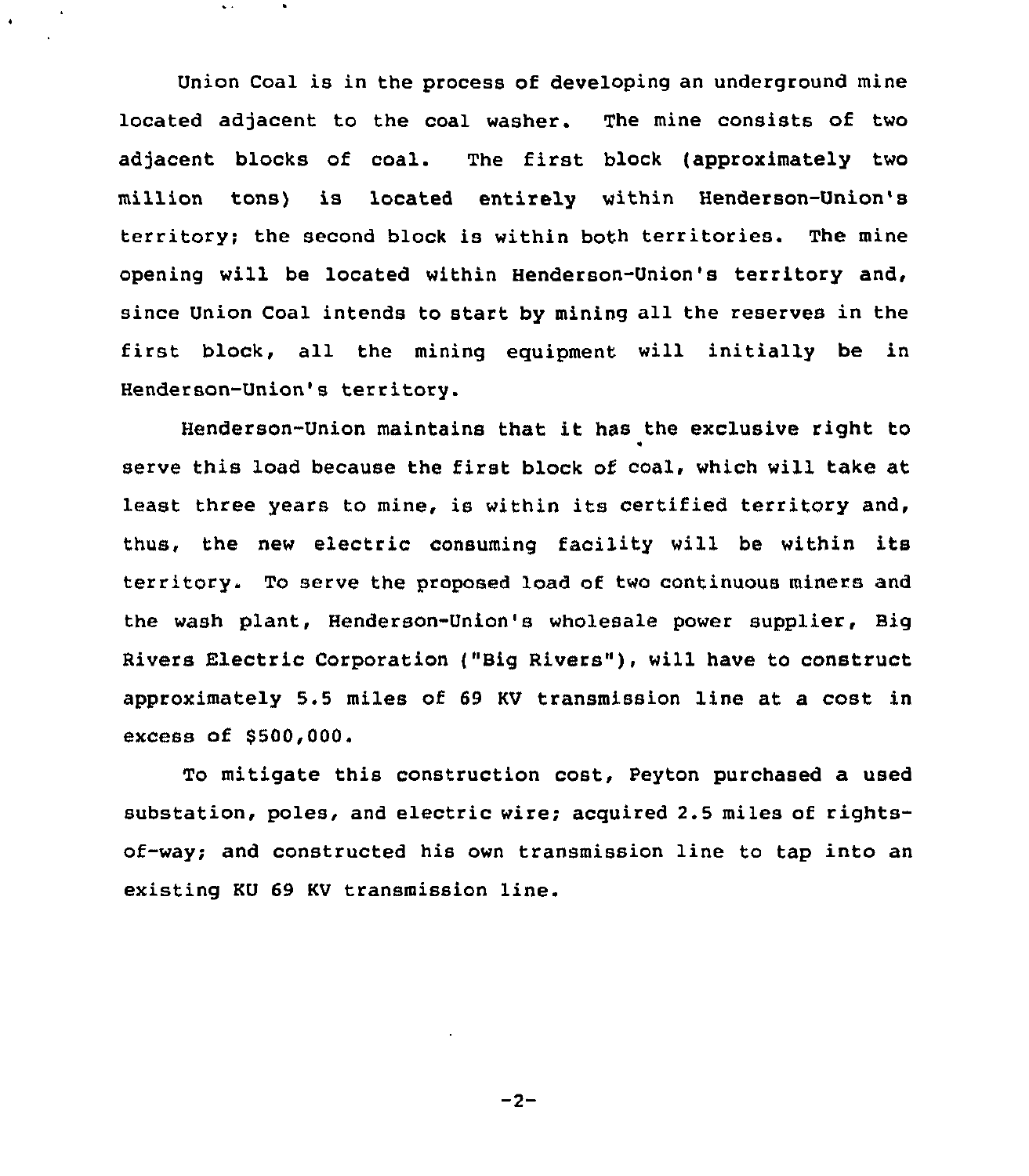KU argues that, under the Commission's decision in the Pyro Mining case,<sup>1</sup> the controlling factor is the location of the coal reserves. Applying that factor here leads to a new electric consuming facility located in two adjacent certified territories and requires the application of the criteria set forth in KRS 278.017(3). Those criteria include the proximity to existing distribution lines, the supplier first furnishing retail service, the age of existing facilities in the area, the adequacy and dependability of existing distribution lines, and the elimination and prevention of duplication of lines and facilities. Under these criteria, KU argues that it should be authorized to serve the mine because no additional lines or facilities (other than metering equipment) will need to be constructed.

Based on the evidence of record and being sufficiently advised, the Commission finds that the location of the coal reserves should be the pivotal factor in this case since this delineates the location of the new electric consuming facility. Union Coal's coal reserves are located in two adjacent certified territories. Consequently, the mine site is <sup>a</sup> new electric consuming facility located in two adjacent certified territories and requires the application of the criteria in KRS 278.017(3):

a. The proximity of existing distribution lines to such certified territory.

 $\mathbf{r}$ Case No. 89-349, In Re: Kentucky Utilities v. Henderson-Union Rural Electric Cooperative Corporation, Order dated Hay 23, 1990.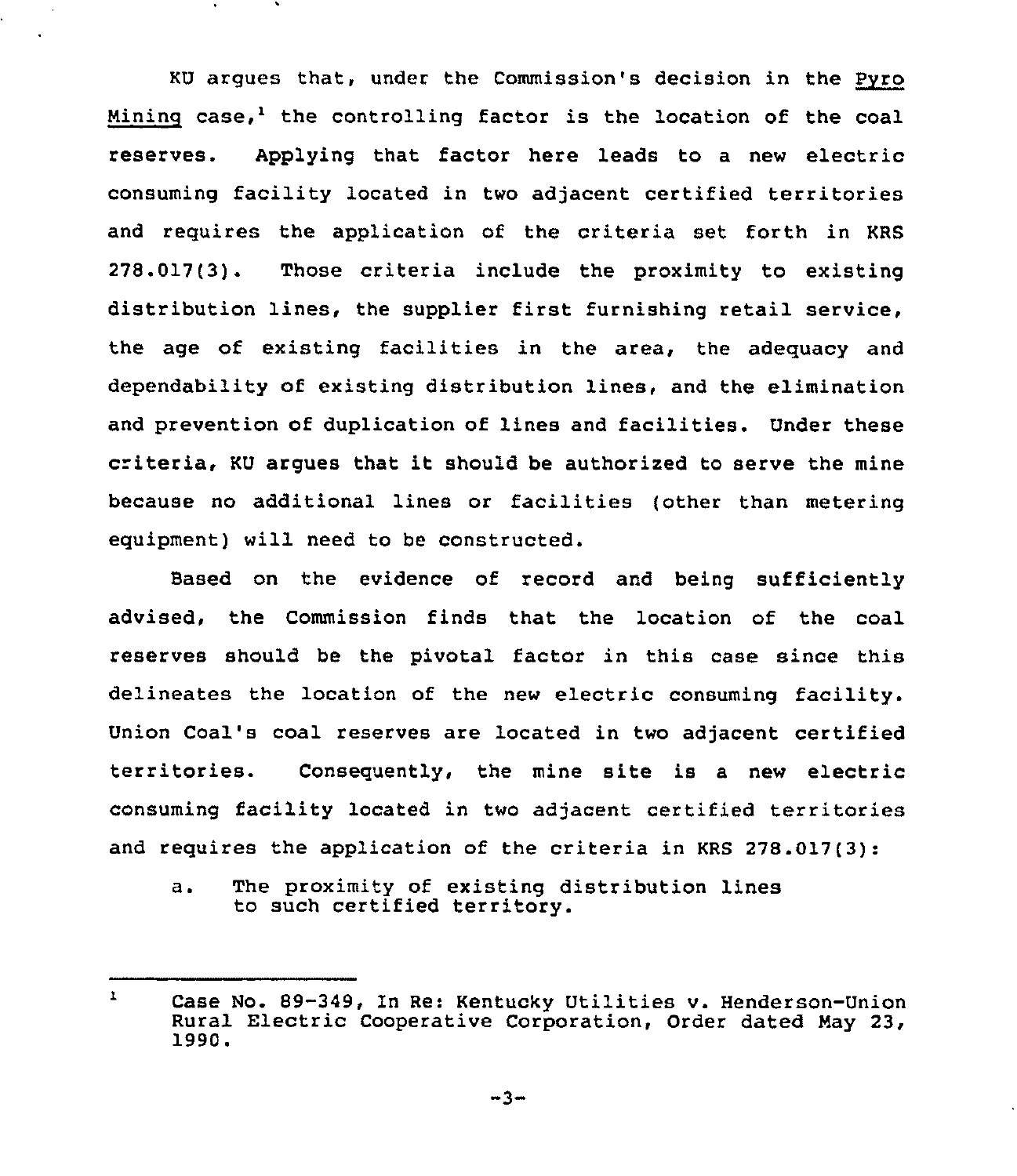b. Which supplier was first furnishing retail electric service, and the age of existing facilities in the area.

 $\bullet$ 

- The adequacy and dependability of existin  $c_{\star}$ distribution lines to provide dependable, high quality retail electric service at reasonable costs.
- d. The elimination and prevention of duplication of electric lines and facilities supplying such territory.

Under these criteria, KU should be authorized to serve the Union Coal mining site. Both utilities have had facilities in the area for at least 50 years. The large power requirements of this new electric consuming facility will necessitate electricity at the 69 KV level. While utility facilities operating at the 69 KV level are typically classified as transmission rather than distribution, such 69 KV facilities will be performing the function of distributing electricity in this instance. Thus, the adequacy and dependability of distribution lines must be determined in the context of <sup>69</sup> KV facilities.

The Union Coal mine site is approximately 2.5 miles from KU's <sup>69</sup> KV facilities and approximately 5.5 miles from those of Big Rivers. Henderson-Union is neither benefitted nor prejudiced if the statutory criteria are considered in light of Peyton' privately constructed 69 KV line. With Peyton's line, service from Henderson-Union would require an additional 69 KV line exceeding two miles and costing approximately \$267,000. In contrast, only minimal facilities costing approximately \$6,000 will be required for service from KU. Under either scenario, the needless

 $-4-$